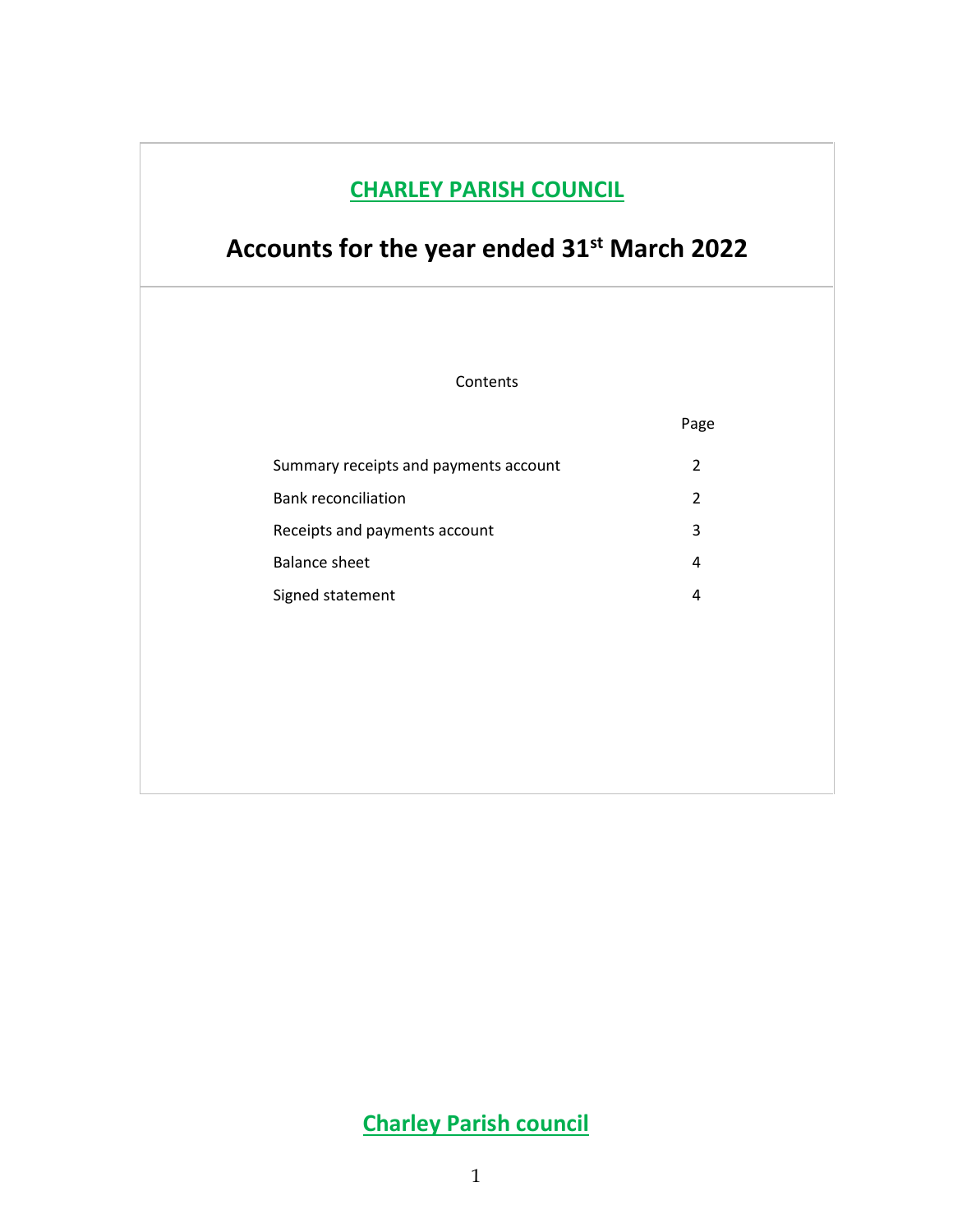#### **Summary Receipts and Payments Account**

#### **2021/22**

|                                      | £       |
|--------------------------------------|---------|
|                                      |         |
| Balance brought forward from 2020/21 | 4278.17 |
| add total receipts in 2021/22        | 8013.24 |
| Unrepresented cheques                | 156.00  |
| less total payments in 2021/22       | 4633.55 |
| Balance carried forward to 2022/23   | 7501.86 |

#### **Bank Reconciliation 31 March 2022**

|                                                                           | $\pmb{\mathsf{f}}$ |
|---------------------------------------------------------------------------|--------------------|
| NATWEST Bank:                                                             |                    |
| Current account                                                           | 6698.60            |
| Reserve account                                                           | 899.14             |
| Total:                                                                    | 7597.74            |
| add cash in hand                                                          | 0                  |
| add receipts shown as received in year but not<br>banked by 31 March 2022 | 0                  |
| less cheques drawn but not presented by 31<br>March 2022                  | 156.00             |
| Balance                                                                   | 7441.74            |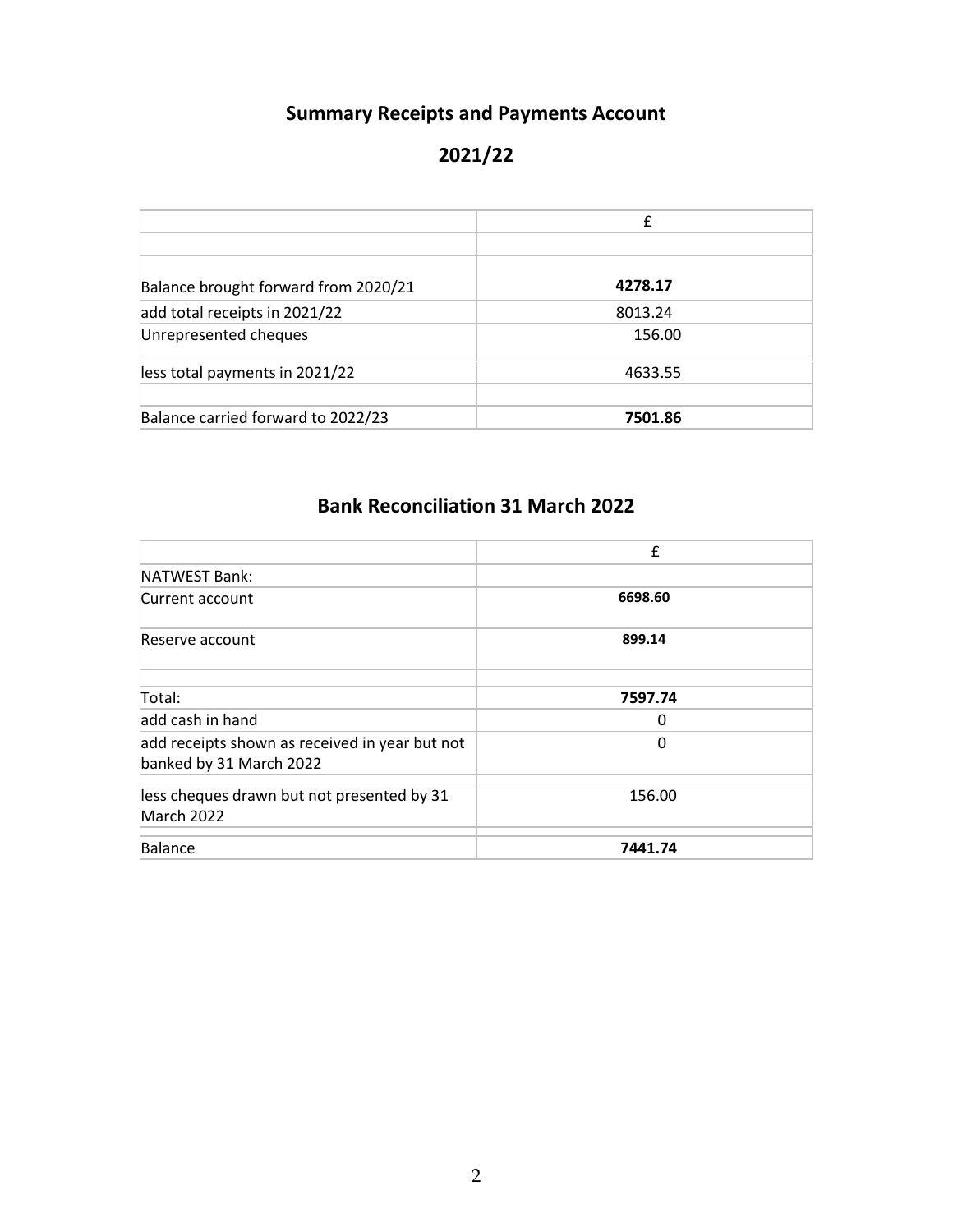|                            | 2021/22     |
|----------------------------|-------------|
| <b>Receipts</b>            | £           |
| Precept                    | 8013.12     |
| <b>Bank Interest</b>       | 0.12        |
| VAT reimbursement          | 0           |
| <b>TOTAL</b>               | 8013.24     |
| <b>Payments (less VAT)</b> |             |
| Clerk's salary             | 2496.00     |
| <b>HMRC</b>                | 624.00      |
| Subscription               | 182.39      |
| Website                    | 310.00      |
| Insurance                  | 332.96      |
| Chairman allowance         | 300.00      |
| Admin                      | 10.20       |
| <b>Election fees</b>       | 0           |
| S137                       | $\pmb{0}$   |
| Training                   | 45.00       |
| Misc                       | $\mathbf 0$ |
| Audit fees                 | 180.00      |
| Subtotal:                  | 4633.55     |
| Plus recoverable VAT       | 62.00       |
| Sub total                  | 4695.55     |
| <b>TOTAL:</b>              | 3317.69     |

 **Receipts and Payments Account for the year ended 31 March 2022**

**Charley Parish Council**